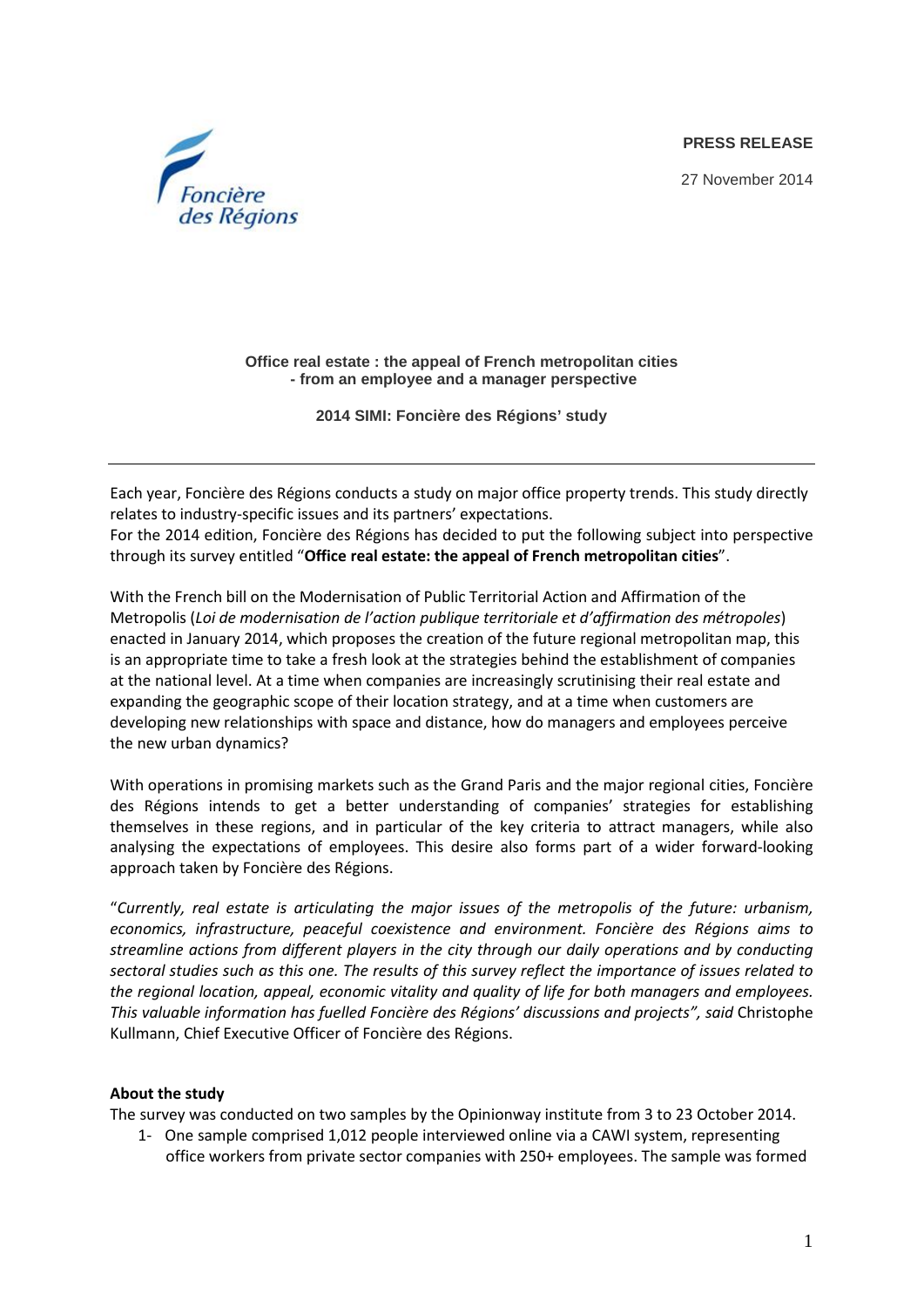according to the quota method relating to gender, age, socio‐professional category, education level and their city of residence.

2‐ Another sample comprised 500 people, interviewed by telephone using a CATI system, representing business managers working for private sector companies with 250+ employees. The sample was formed according to the quota method relating to the size of the company, industry and their city of residence.

#### **1. The issue of metropolitan cities and regions: a sensitive subject for employees and managers.**

**Employees and, to a greater extent, business managers, express a strong attachment to the area in which they work or the location of their company**

**Employees and managers are attached to the region in which their company is located.** This opinion is **considerably stronger among managers (88%) than among employees (65%).** Nearly half of all managers (48%) went as far as to say that they were "very attached" to the area in which their company is located.

Whether or not they are located in a metropolis has no impact on the perception that managers have of their region. On the other hand, **69% of employees working outside of major cities stated that they were attached to their region, versus 62% of those living inside major cities.**

# **2. Converging viewpoints between employees and managers in terms of appeal**

**Quality of living environment, public transportation and economic vitality are the common determining factors of a region's appeal. However, their order of importance differs according to employees and managers.** 

**For employees, the quality of living conditions** is the requirement that most determines a region's appeal (57%), ahead of accessibility and the transportation network (48%). Economic vitality and job creation landed in third place (40%), well ahead of safety (29%) and cultural life (21%).

**For managers, economic vitality and job creation (55%)** were most vital for appeal (55%), ahead of accessibility and the transportation network (53%) and the quality of living conditions (51%).

All of the other requirements regarding a region's appeal appeared to be much less significant in the comparative analysis of employees and managers. Nonetheless, two major differences in perception were noted: employees attach more importance to **safety**, which landed in fourth place (29%, compared with 21% for managers), whereas managers naturally attach more importance to an **international dimension** (21%, compared with 8% for employees).

#### **Plans to move or re-locate: such plans are primarily due to economic reasons, for managers and employees alike**

**Managers could consider moving their company for economic reasons, first and foremost**: moving closer to their customers (49%), finding more cost-effective offices (47%) or joining a more active and dynamic economic environment (43%).

From the employees' perspective, **lower living costs was foremost among the reasons that could encourage them to leave the region in which they live and work** (52% of quotes), together with a better climate. The appeal of a more dynamic labour market fell to third place (38%), quite far ahead of the possibility of reducing the commute to work (31%).

According to Frédéric Micheau, Director of the Opinion department of Opinionway: "*For employees, economic motivations caught up with motivations associated with well-being and quality of life*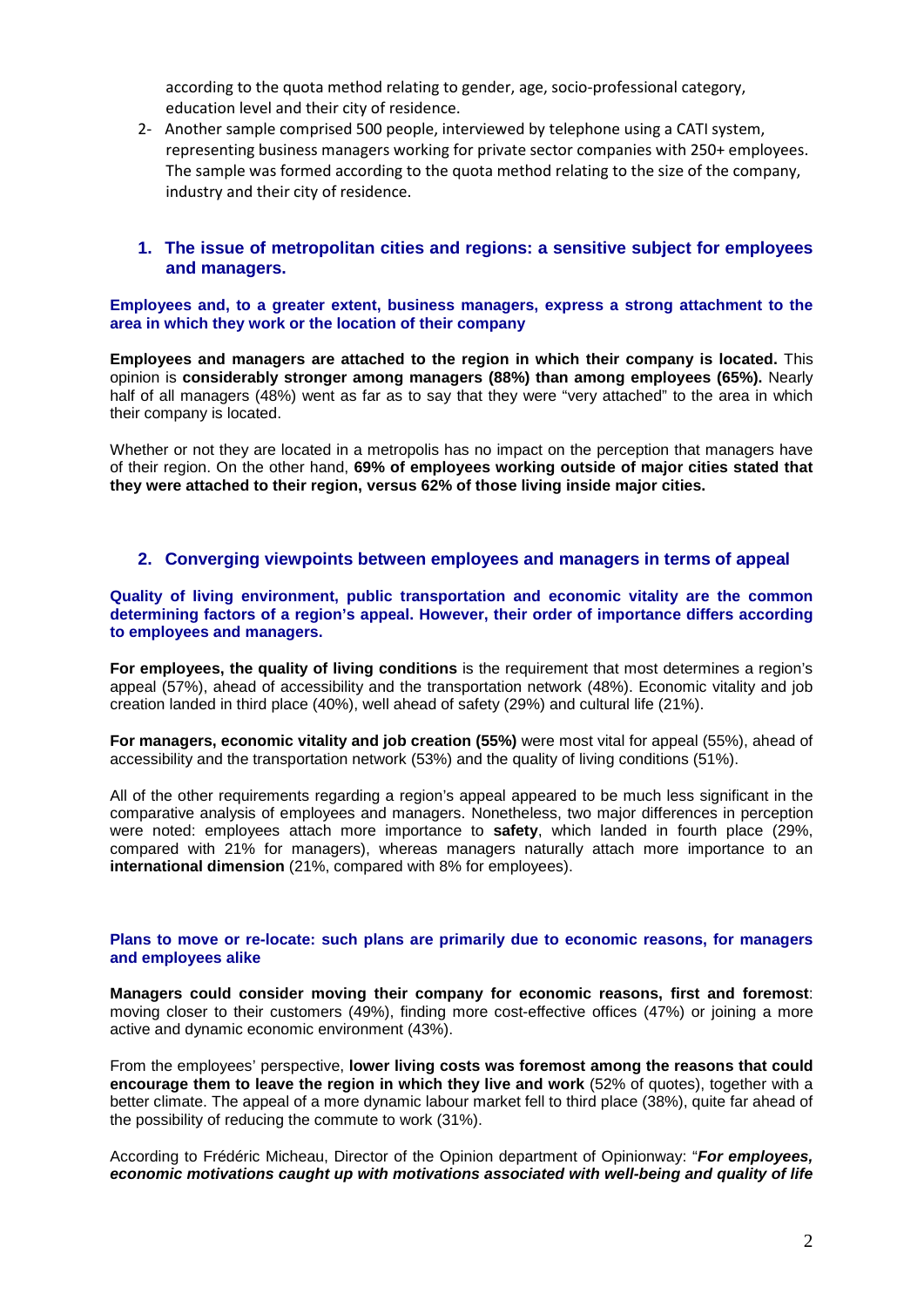*in the choice of work location. After analysing responses, however, large discrepancies emerged according to the geographic area: employees living outside of major cities sought a more dynamic job market, first and foremost (47%), whereas those living inside major cities were more sensitive to lower living costs (64%) and a better climate (59%)."*

**3. Urban dynamics: how do employees and managers see past and future urban developments?** 

**Five major cities stood out for managers, both in terms of their development over the past ten years and their potential for the next decade: Paris, Lyon, Bordeaux, Lille and Marseille** 

- **Over the past decade, Paris' metropolis has seen the most positive developments, in particular on account of its progress in terms of an international dimension, cultural life, accessibility and transportation network**. According to managers, the trend should continue over the next ten years, with the implementation of the Grand Paris initiative, which expects to bring further advantages in terms of an international dimension, cultural life, not to mention economic vitality and job creation.
- **The Lyon metropolis has established itself as Paris' primary competitor, ranking second among the major cities having seen positive developments over the past ten years.** Managers felt that this trend should continue thanks to its economic and job creation potential, which far outpaced the other major cities (excluding Paris).
- **The Bordeaux metropolis proved itself fairly well in third place**, drawing on two major assets (past and future) according to managers: **the initiatives of local elected officials** and the **quality of life**.
- **Lille took fourth place, lauded for its international dimension** and cultural dynamism. The city has raised expectations for the coming ten years, notably through the initiatives of local elected officials.
- **Lastly, the Aix-Marseille metropolis completed this podium of major metropolitan cities, having seen the most positive developments over the past ten years, thanks to greater accessibility and its cultural activities**. The city also sparked high hopes for the next ten years in terms of an international dimension, culture and safety.

**From the employees' point of view, the major metropolitan cities of Paris, Lyon, Bordeaux, Strasbourg and Nantes were popular.** 

**Among employees, Paris, Lyon and Bordeaux were also placed at the top of the list of major metropolitan areas that performed better over recent years.** On the other hand, **employees placed Strasbourg and Nantes in fourth and fifth place** on the list. They recognised the positive developments in Strasbourg over the last ten years in terms of an international dimension. As for Nantes, the improved quality of life was applauded.

For **employees, the ideal metropolitan city** in which they would like to work must meet two essential criteria: it must be **close to the sea (55%) and on a human scale (54%)**. Connection to other major European cities (33%), being close to the mountains (21%) or near a border (15%) came out much less important.

As a result, it is not surprising to note that **employees place Bordeaux (23%) and Nantes (20%),** two metropolitan cities that are relatively close to the sea and reasonably sized, among the **top cities in which they would expect to most enjoy living and working**. Lyon (17%) completed this podium, far ahead of Marseille-Aix-en-Provence (12%) and the Grand Paris (11%).